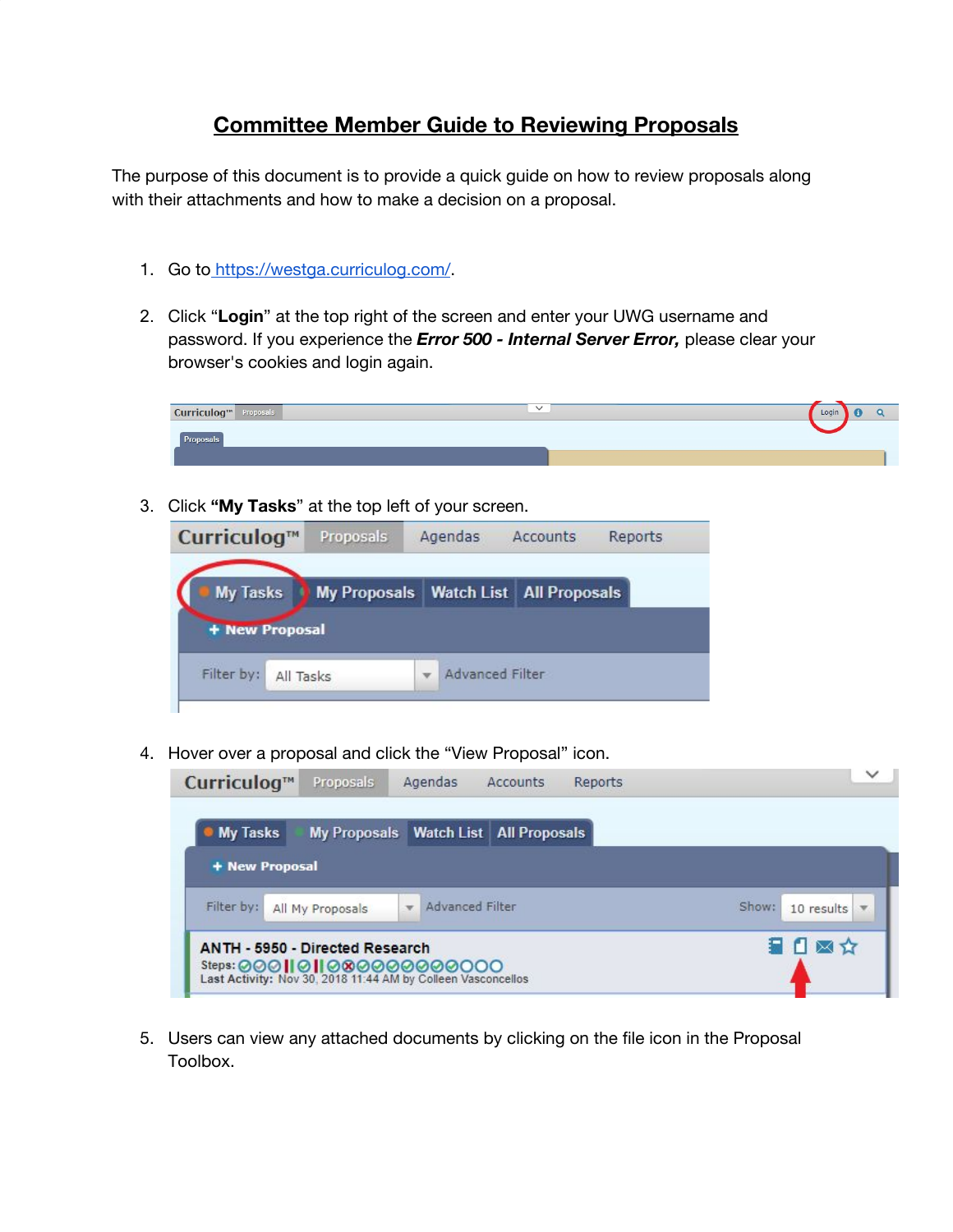| Curriculog™<br>Proposals<br>Agendas                            | Accounts<br>Reports                                                                         | $\checkmark$  |                                           |                        |                        |
|----------------------------------------------------------------|---------------------------------------------------------------------------------------------|---------------|-------------------------------------------|------------------------|------------------------|
| My Proposals   Watch List   All Proposals  <br><b>My Tasks</b> |                                                                                             |               |                                           |                        |                        |
|                                                                | <b>ACCT - 3232 - Managerial Accounting</b><br>2019-2020 Undergraduate Revise Course Request |               |                                           |                        | <b>Proposal Toolbo</b> |
|                                                                |                                                                                             | $04 +$        | $\boxed{\bigtriangledown} \equiv \bullet$ | $\circ$ $\circ$ $\ast$ |                        |
| <b>Introduction</b>                                            |                                                                                             | $\mathcal{P}$ |                                           |                        | <b>User Trackin</b>    |

6. Click the Decisions icon in the Proposal Toolbox to make a decision on the proposal.

| <b>My Tasks</b> | My Proposals   Watch List   All Proposals |  |
|-----------------|-------------------------------------------|--|
|                 |                                           |  |

| ANTH - 5950 - Directed Research<br>2018-2019 Graduate Revise Course Request                                                            | <b>Proposal Toolbox</b><br>Status: 00010100000000 |
|----------------------------------------------------------------------------------------------------------------------------------------|---------------------------------------------------|
| 04                                                                                                                                     | $\Box$                                            |
| <b>Introduction</b>                                                                                                                    | <b>User Tracking</b>                              |
| Welcome to the University of West Georgia's curriculum management system.                                                              | Show current                                      |
| Please TURN ON the help text before starting this proposal by clicking <b>O</b> next to the print icon directly<br>above this message. | Showing All Edits by All Users                    |
| Your PIN is required to complete this process. For help on accessing your PIN, please visit here.                                      | <b>Comments</b>                                   |

- 7. Please choose the appropriate decision the proposal. See the definitions below.
	- **Approve** by approving the proposal, you are sending it to the next step in the approval process.
	- **Reject** by rejecting the proposal, you are sending it back to the originator. Once the proposal is relaunched by the originator, it will then have to move back through all steps in the approval process.
	- **Custom Route** by custom routing the proposal, you are sending it to another user in the system. After that user makes a decision on the proposal, it will return back to you. Custom routing should only be used in the following scenarios:
		- **■ Friendly Amendments**
		- **Additional Approvals** if there was a routing issue and an approver was skipped, then select this option to route back to that approver. Once approved, the proposal will move back to your step.

## **How to Custom Route a Proposal: Instructions for Committee Chair**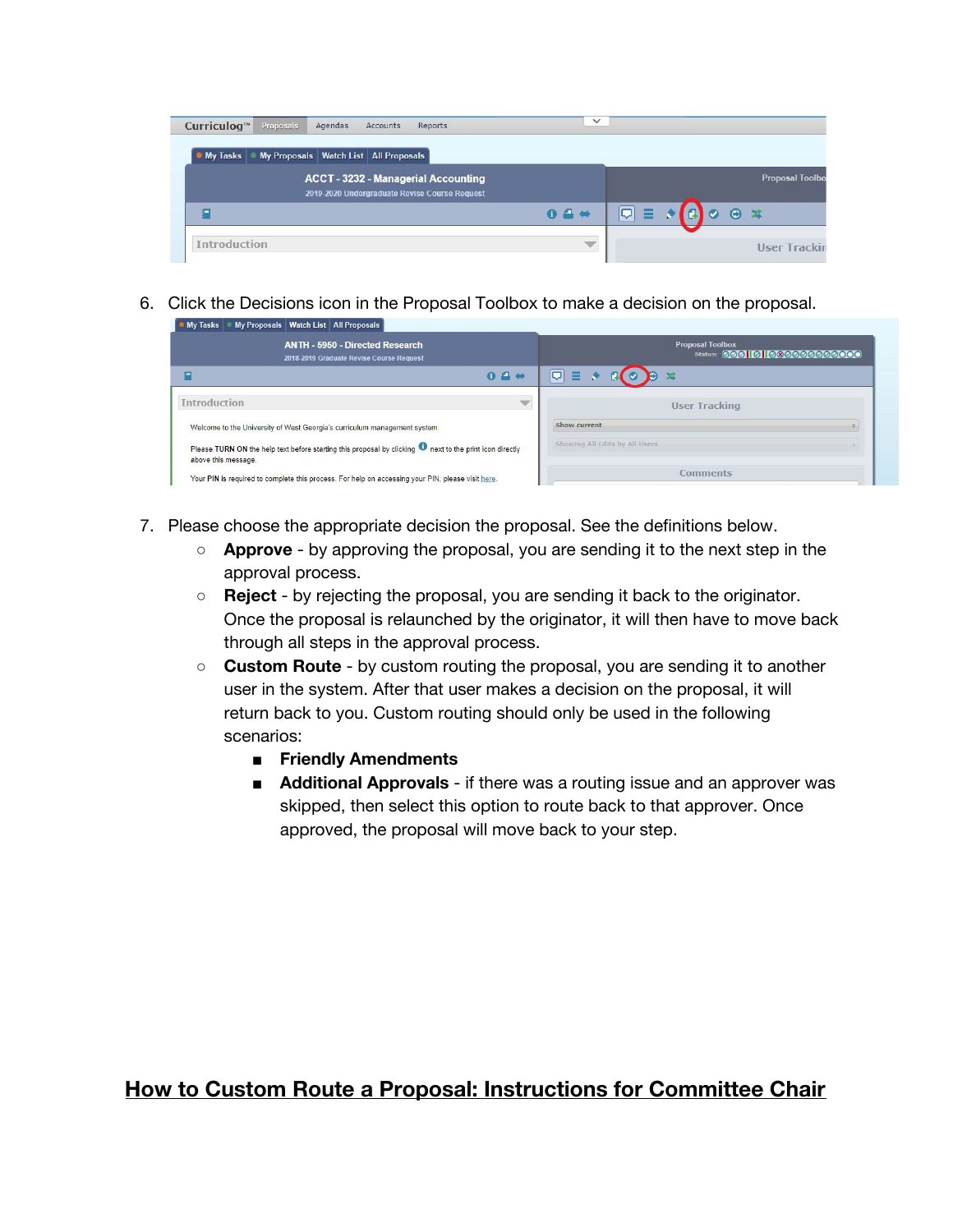Custom routing to the Originator to "revise and resubmit" is an alternative option to the Reject function.

This function "leap-frogs" the proposal back to the committee once the originator makes the requested "friendly amendments." The Reject function moves the proposal back up the chain of approval steps.

NOTE: A proposal can custom route from a particular step only one time; so you need to make sure that everyone has reviewed and given their input before requesting a custom route. Once the originator makes the corrections, the proposal will go directly back to the committee; however, **the committee cannot route the proposal a second time.** The proposal will then have to be rejected.



1. Click on the Decisions icon in the Proposal Toolbox and select **Custom Route**.

2. This window will appear: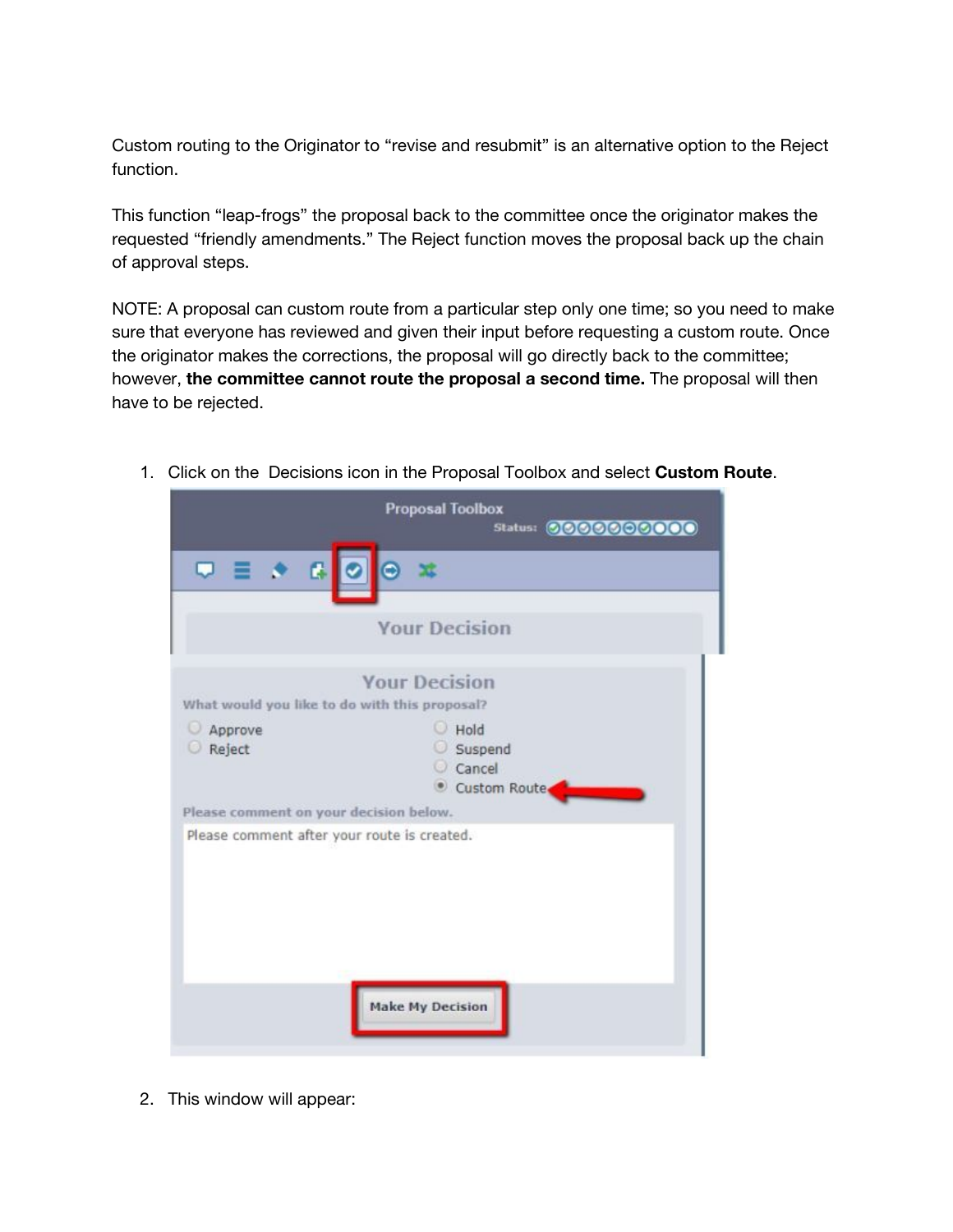| <b>Custom Route</b>     |                                       |                                                                                                                                                                                                                                                           |  |
|-------------------------|---------------------------------------|-----------------------------------------------------------------------------------------------------------------------------------------------------------------------------------------------------------------------------------------------------------|--|
| Step Name: Custom Route |                                       |                                                                                                                                                                                                                                                           |  |
| <b>O</b> Participants   |                                       |                                                                                                                                                                                                                                                           |  |
| <b>Q</b> Rules          |                                       |                                                                                                                                                                                                                                                           |  |
| <b>Q</b> Decisions      |                                       |                                                                                                                                                                                                                                                           |  |
| C Deadlines/Reminders   |                                       |                                                                                                                                                                                                                                                           |  |
|                         | Please comment on this custom route   |                                                                                                                                                                                                                                                           |  |
|                         | changes to your custom route request. | Note: By selecting the button below, you are requesting a custom route on this proposal. This<br>request is pending and must be approved by an Administrator. During this time, you may make                                                              |  |
|                         |                                       | If your route is approved, the proposal may leave the current step immediately to begin its custom<br>route. Depending on the options you selected, this item may return to you when the custom route<br>is complete, or it may continue in the workflow. |  |

3. First choose to WHOM you are routing the proposal:

| <b>Custom Route</b> |                         |  |
|---------------------|-------------------------|--|
|                     | Step Name: Custom Route |  |
| Participants        |                         |  |
| Add Participant     |                         |  |

**a. Choose "Role Types."** Scroll down to the **Originator** and click Add Role.



It will then show this window: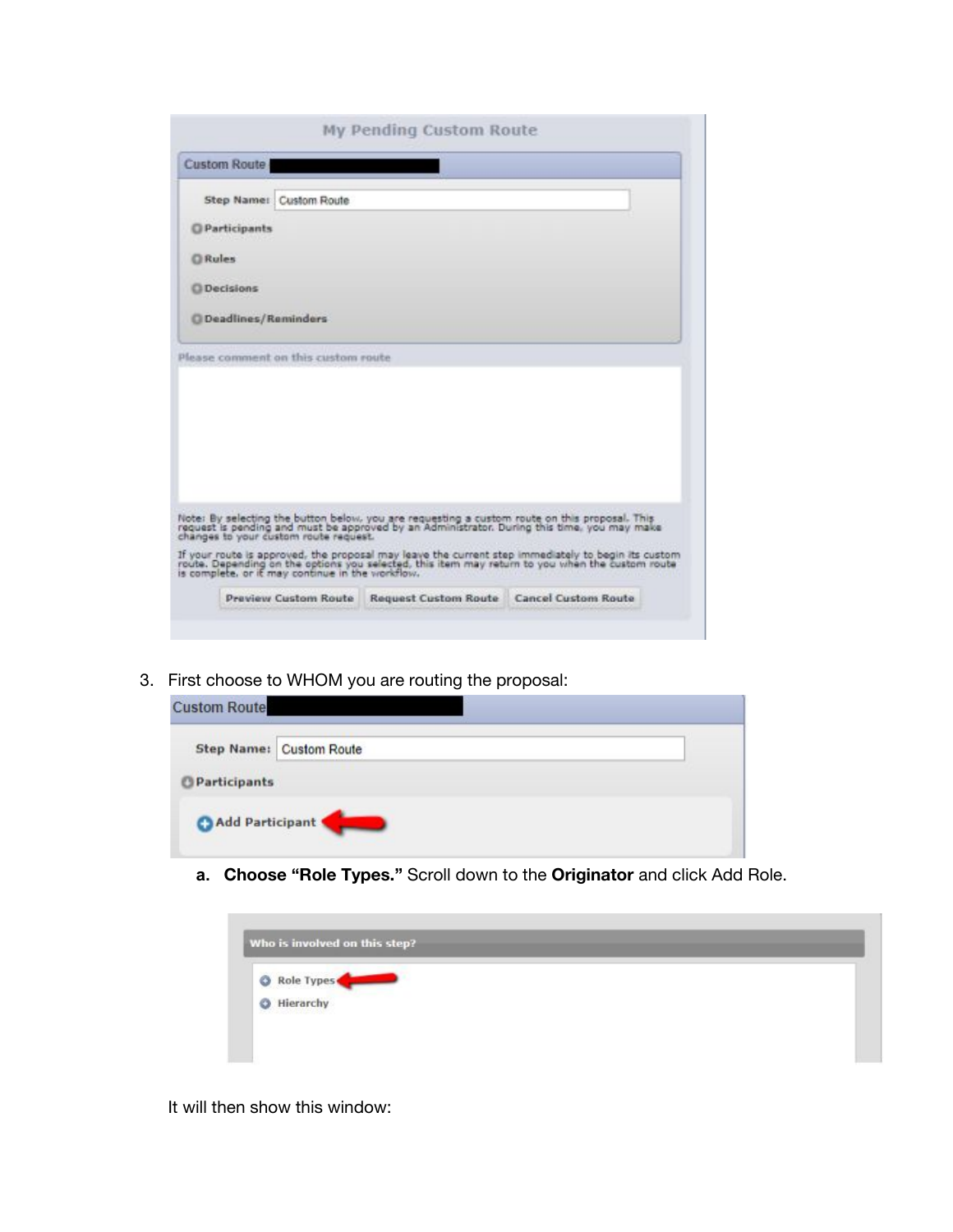|                      | $\Box \equiv \rightarrow \Box \circ \odot \rightarrow \mp$ |
|----------------------|------------------------------------------------------------|
|                      | <b>My Pending Custom Route</b>                             |
| <b>Custom Route</b>  |                                                            |
|                      | Step Name: Custom Route                                    |
| <b>OParticipants</b> |                                                            |
|                      | 8 Originator                                               |
|                      | Add Participant                                            |
| <b>Q</b> Rules       |                                                            |
| <b>O</b> Decisions   |                                                            |
|                      | <b>O</b> Deadlines/Reminders                               |

**NOTE:** If you accidentally **select a wrong person or role** and want to delete them before you send the custom route:

- 1. Click the "Add Participant" link for the Custom Route.
- 2. Unselect the user you wish you remove by clicking the Name/Role/Role Type in that order to remove the highlight.
- 3. Click the "Add Participant(s)" buttom.

This will remove the user selected in error from the Custom Route step and then you can

complete the Custom Route request.

**b. Choose Rules:**

| <b>Edit Proposal</b><br><b>Make Comments</b> | What work is allowed on each Proposal?                                                                               |           |  |
|----------------------------------------------|----------------------------------------------------------------------------------------------------------------------|-----------|--|
| Is a signature required?<br>Yes              |                                                                                                                      | Disregard |  |
|                                              | Is agenda available? Does this step involve a committee<br>situation where one person will vote on behalf of others? |           |  |
| <b>Sid Yes</b>                               |                                                                                                                      |           |  |